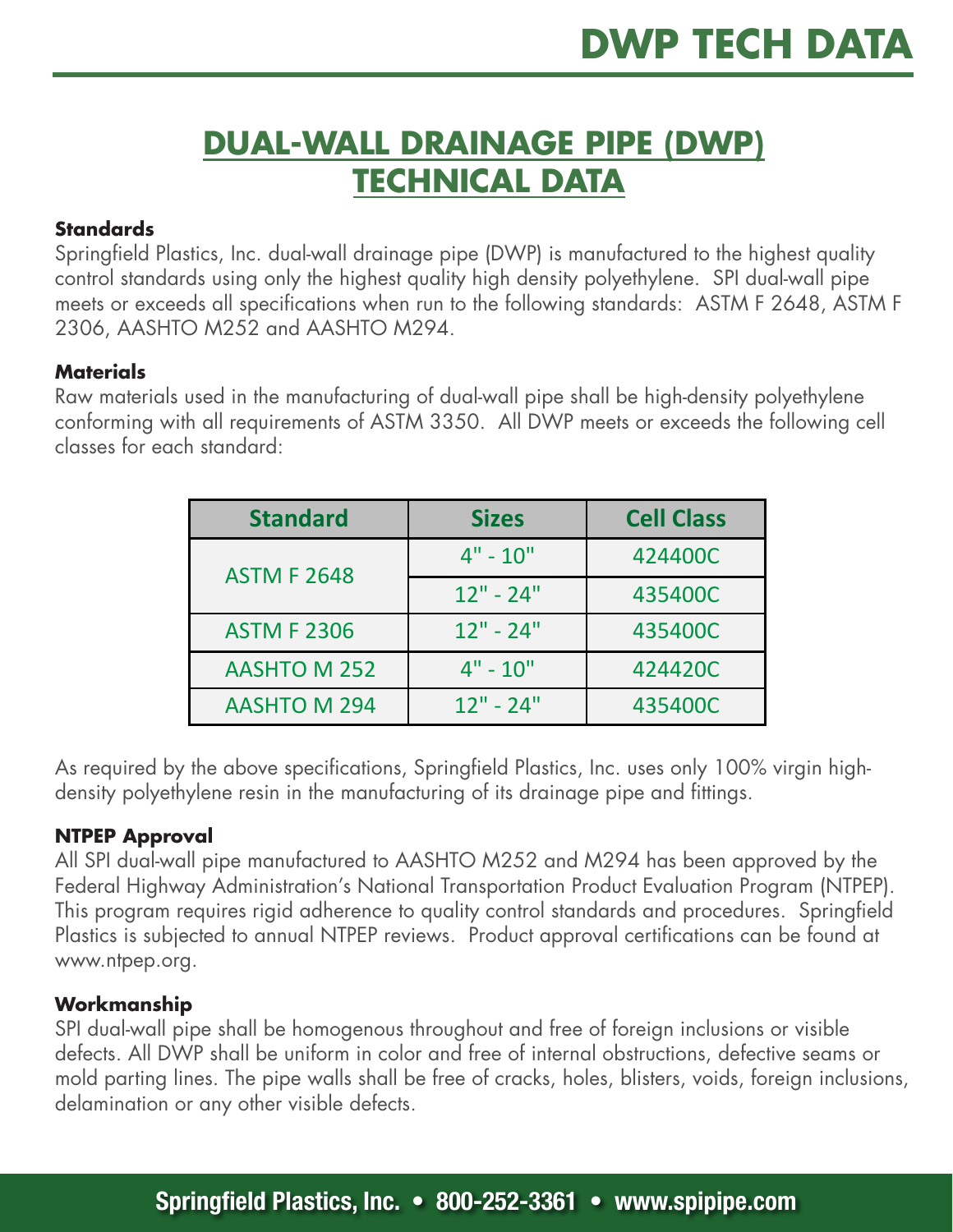#### **Inside Diameter**

The average inside diameter of SPI dual-wall pipe shall not vary more than  $\pm 1\%$  from the specified inside diameter when measured in accordance with ASTM D2122.

#### **Pipe Stiffness**

SPI dual-wall pipe shall have a minimum pipe stiffness (psi) at 5% deflection as specified in Table 1 when tested in accordance with ASTM D2412.

#### **Pipe Flattening**

SPI dual-wall pipe shall withstand 20% deflection with no evidence of buckling, cracking, splitting or delamination.

#### **Resistance to Extreme Conditions**

SPI dual-wall pipe is tested for environmental stress cracking, high/low temperature strength with no evidence of failure.

#### **Inner Wall (Liner)**

SPI dual-wall pipe shall have a minimum inner-liner thickness as specified in Table 1 when measured in accordance with ASTM D2122. There shall be no delamination or separation of the inner liner and the profile.

#### **Length**

SPI dual-wall pipe shall not be less than 99% of the stated length when measured in accordance with ASTM D2122.

#### **Hydraulics**

The recommended Manning "n" to be used for engineering purposes shall be .012.

#### **Burial Depth**

SPI dual-wall pipe can be buried as shallow as 1 foot and as deep as 50 feet with Class 1 backfills compacted to 90 percent Standard Proctor Density in accordance with ASTM D2321 and industry recommended procedures. Greater burial depths may be achieved with compacted backfills.

SPI dual-wall pipe will withstand H20 loads.

#### **Joints**

SPI dual-wall pipe is manufactured with two types of joints and also as plain-end sticks. Bell and spigot pipe with no gasket is for soil-tight applications.

The water-tight and silt-tight joint is referred to as TufCor Tight. This pipe will meet water-tight and silt-tight requirements of ASTM 2306 and the gaskets will meet the requirements of ASTM F477.

#### **Installation**

SPI dual-wall pipe shall be installed in accordance with ASTM D2321, ASTM F449, Springfield Plastics guidelines or project engineer specifications.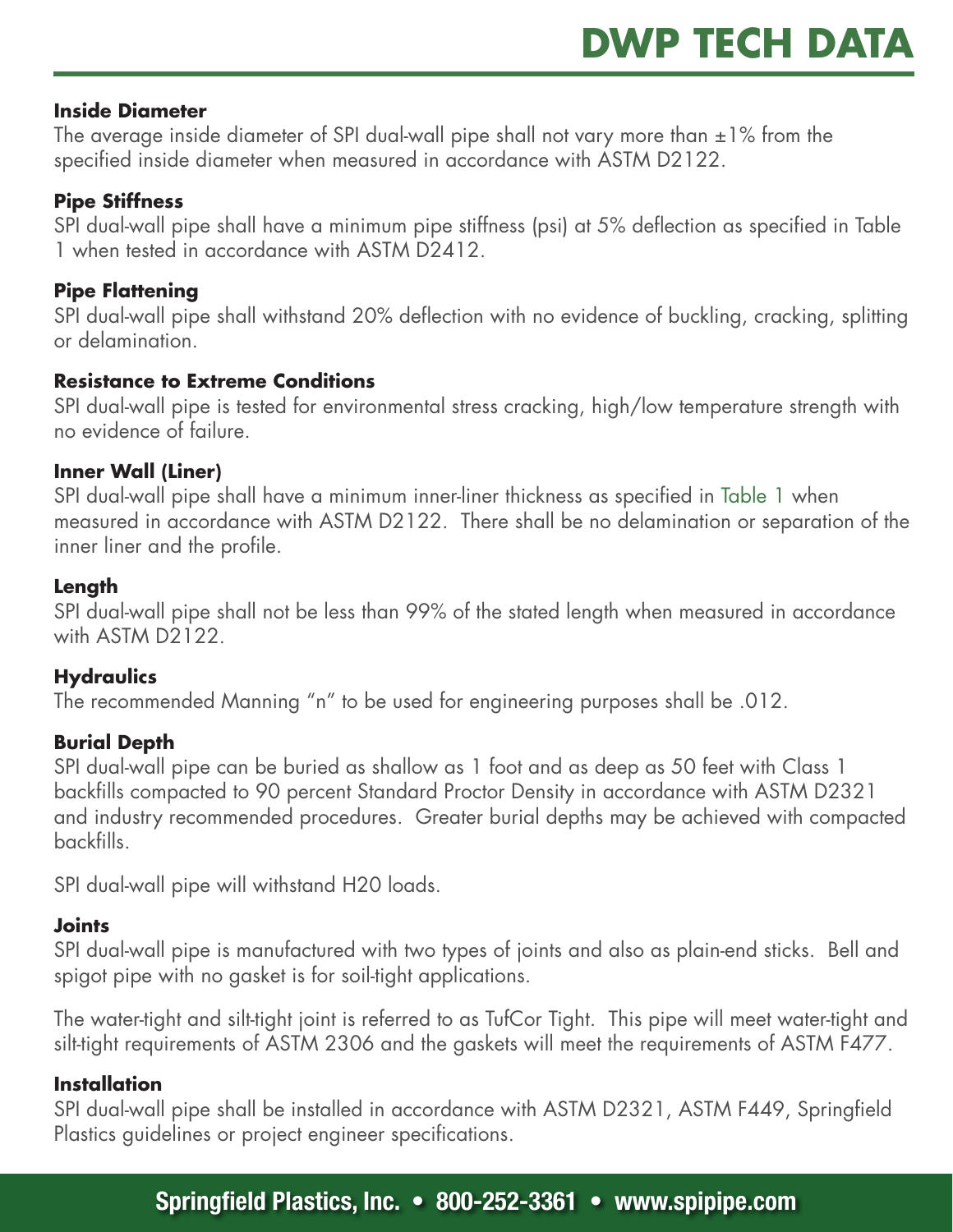#### **TABLE 1 TABLE 1**

**Size**

**Lengths**

**Diameter**

| <b>Nominal</b><br><b>Size</b>                    | <b>Stick</b><br><b>Lengths</b> | <b>Outside</b><br><b>Diameter</b> | <b>5% Deflection</b><br><b>Minimum</b> | <b>Manning</b><br>"n"          | <b>Inner Liner</b><br><b>Minimum</b><br><b>Thickness</b> |  |  |  |
|--------------------------------------------------|--------------------------------|-----------------------------------|----------------------------------------|--------------------------------|----------------------------------------------------------|--|--|--|
| 4"                                               | 20'                            | 4.678"                            | 50 psi                                 | 0.012                          | 0.020"                                                   |  |  |  |
| 6"                                               | 20'                            | 6.848"                            | 50 psi                                 | 0.012                          | 0.020"                                                   |  |  |  |
| 8"                                               | 10', 20'                       | 9.394"                            | 50 psi                                 | 0.012                          | 0.024"                                                   |  |  |  |
| 10"                                              | 10', 20'                       | 11.720"                           | 50 psi                                 | 0.012                          | 0.024"                                                   |  |  |  |
| 12"                                              | 6', 8.5', 20'                  | 14.508"                           | 50 psi                                 | 0.012                          | 0.035"                                                   |  |  |  |
| 15"                                              | $6'$ , $8.5'$ , $20'$          | 18.225"                           | 42 psi                                 | 0.012                          | 0.040"                                                   |  |  |  |
| 18"                                              | $6'$ , $8.5'$ , $20'$          | 21.349"                           | 40 psi                                 | 0.012                          | 0.051"                                                   |  |  |  |
| 21"                                              | 6', 8.5', 20'                  | 24.759"                           | 38 psi                                 | 0.012                          | 0.060"                                                   |  |  |  |
| 24"                                              | 6', 8.5', 20'                  | 27.681"                           | 34 psi                                 | 0.012                          | 0.060"                                                   |  |  |  |
|                                                  |                                |                                   |                                        |                                |                                                          |  |  |  |
| <b>Pipe Coefficients in Manning's "n" Values</b> |                                |                                   |                                        |                                |                                                          |  |  |  |
| <b>Pipe Diameters (in)</b>                       |                                |                                   | <b>SPI</b><br><b>DWP</b>               | <b>Concrete</b><br><b>Pipe</b> | <b>Corrugated</b><br><b>Metal Pipe</b>                   |  |  |  |

**Minimum**

**"n"**

#### **Perforations Perforations**

and circumference of the pipe in the valleys between the corrugations. Perforation dimensions and the water inlet area shall be as listed in Table 2. SPI dual-wall pipe perforations shall be cleanly cut/drilled and uniformly spaced along the length drilled and unitormly spaced along the length **10"** Slots 4 9 4 36

4, 6, 8, 10, 12, 15, 18, 21, 24 .010 - .012 .011 - .015 .022 - .026

**Concrete** 

**Correspondent Correspondent Correspondent Correspondent Correspondent Correspondent Correspondent Correspondent** 

**Pipe Pipe Pipe Pipe Pipe Pipe Pipe Pipe** 

circumference **between**  $\alpha$  in the second corrupations. The second corrupations of the second corrupations. Special perforations and configurations shall be permitted where required to meet the needs of<br>'  $\frac{1}{2}$  is the set of the set of the set of the set of the set of the set of the set of the set of the set of the set of the set of the set of the set of the set of the set of the set of the set of the set of the set of the purchaser. **18"** Holes 8 3.75 8 30

### purchaser. 
**TABLE 2**

| ID  | <b>Perforation</b><br><b>Type</b> | <b>Rows of</b><br><b>Perforations</b> | Perforations/<br><b>Row/Foot</b> | <b>Perforations/</b><br><b>Valley</b> | Perforations/<br>Foot | ID  | <b>Perforation</b><br><b>Width</b> | <b>Perforation</b><br>Length | <b>Total</b><br>Opening/<br>Foot $(in^2)$ |
|-----|-----------------------------------|---------------------------------------|----------------------------------|---------------------------------------|-----------------------|-----|------------------------------------|------------------------------|-------------------------------------------|
| 4"  | <b>Slots</b>                      | 4                                     | 9                                |                                       | 36                    | 4"  | 0.050                              | 0.75                         | 1.35                                      |
| 6"  | <b>Slots</b>                      | 4                                     | 9                                |                                       | 36                    | 6"  | 0.050                              | 0.75                         | 1.35                                      |
| 8"  | <b>Slots</b>                      | 4                                     | 12                               | 4                                     | 48                    | 8"  | 0.052                              | 0.75                         | 1.87                                      |
| 10" | <b>Slots</b>                      | 4                                     | 9                                | 4                                     | 36                    | 10" | 0.060                              | 0.80                         | 1.73                                      |
| 12" | <b>Holes</b>                      | 8                                     | 6                                | 8                                     | 48                    | 12" | 0.312                              | 0.312                        | 4.67                                      |
| 15" | <b>Holes</b>                      | 8                                     | 4.5                              | 8                                     | 36                    | 15" | 0.312                              | 0.312                        | 3.50                                      |
| 18" | <b>Holes</b>                      | 8                                     | 3.75                             | 8                                     | 30                    | 18" | 0.312                              | 0.312                        | 2.92                                      |
| 21" | <b>Holes</b>                      | $\mathbf{8}$                          | $\overline{3}$                   | 8                                     | 24                    | 21" | 0.312                              | 0.312                        | 2.34                                      |
| 24" | <b>Holes</b>                      | 8                                     | 3.75                             | 8                                     | 30                    | 24" | 0.312                              | 0.312                        | 2.92                                      |

**Total**